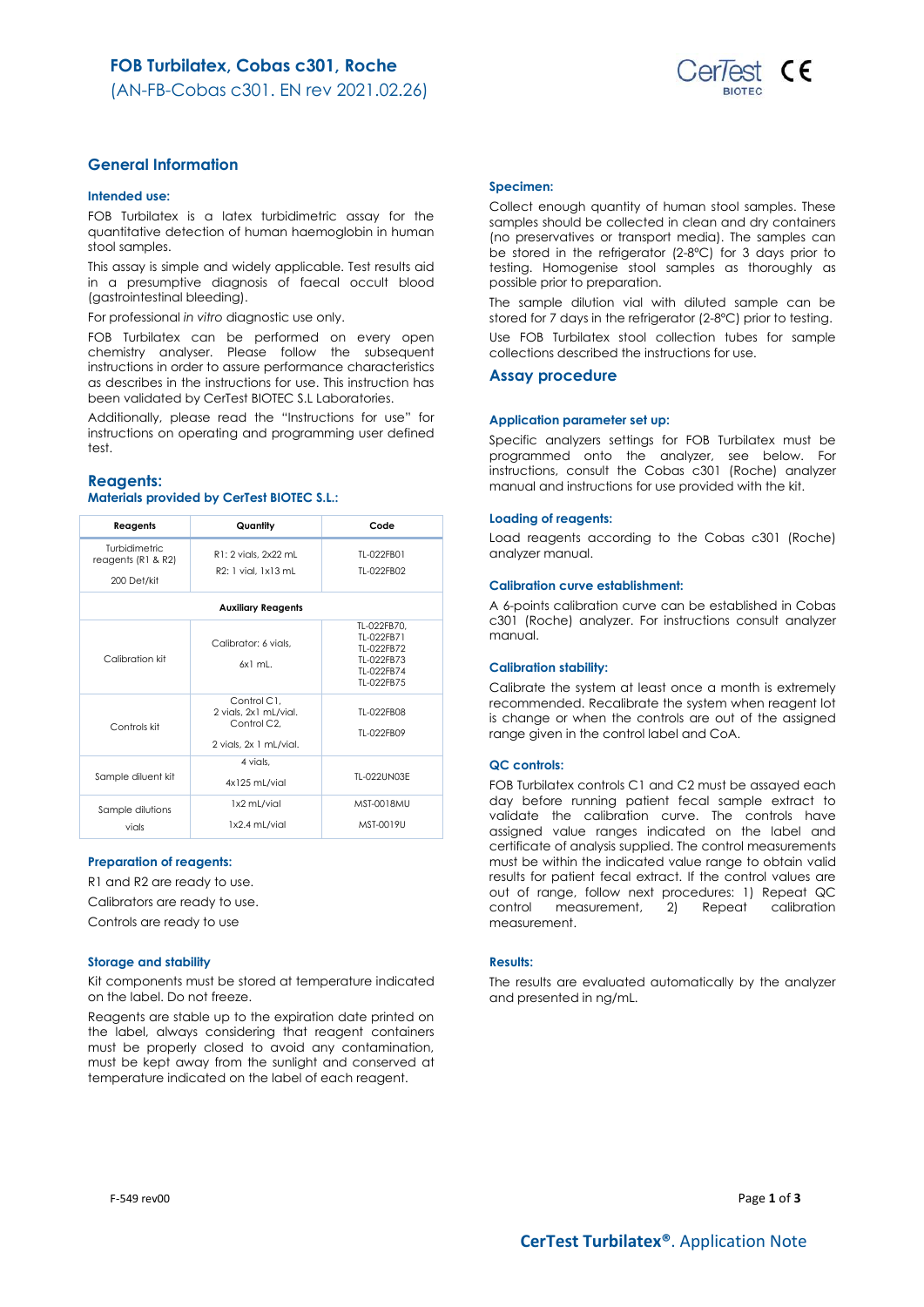# **FOB Turbilatex, Cobas c301, Roche**



(AN-FB-Cobas c301. EN rev 2021.02.26)

## **Performance characteristics**

The following results have been obtained during the validation of FOB Turbilatex on the Cobas c301 (Roche) analyzer.

### **Linearity:**

FOB Turbilatex on Cobas c301 (Roche) instrument using calibrator kit is linear in the calibration range of 0-1000 ng/mL.



### **Measuring range:**

FOB Turbilatex assay measuring range is 10-1000 ng/mL on the Cobas c301 analyser. Samples higher concentrated than 1000 ng/mL must be diluted for proper quantification by the user, using additional sample buffer.

### **Prozone effect**

Using the reported parameters, no hook effect was observed up to 10 ng/mL. Samples with Haemoglobin concentration of 10 ng/mL give a typical positive result >1000 ng/mL.

### **Detection limit**

**Limit of detection (LOD): 8 ng/mL (\*).** The lower limit of detection of FOB Turbilatex was determined on 20 samples and 2 sample replicates as the mean value + 2·SD.

**Limit of quantification (LOQ): 10 ng/mL (\*).** The lower limit of quantification is defined as the lowest actual amount of analysis that can be reliably detected; imprecision is < 20% as CV% on the Cobas c301 (Roche) instrument.

*(\*) Data obtained by the analyser Biolis 24i (Tokyo Boeki)*

### **Precision**

FOB Turbilatex was tested with three different controls levels.

|              | Low<br>$(50 \nmid mL)$ | Medium<br>$(100 \nmid mL)$ | High<br>$(500 \nmid mL)$ |
|--------------|------------------------|----------------------------|--------------------------|
| N            | 20                     | 20                         | 20                       |
| Mean (ng/mL) | 47.8                   | 104.0                      | 494.1                    |
| SD (ng/ml)   | 3.0                    | 6.0                        | 12.2                     |
| CV (%)       | 6.2                    | 5.7                        | 2.4                      |

# **Method comparison**

Results obtained with FOB Turbilatex on the Cobas c301 (Roche) instrument were compared with those obtained with EIKEN FOB Latex.

|                                        | Sensitivity | Specificity |
|----------------------------------------|-------------|-------------|
| <b>FOB Turbilatex vs FOB</b><br>Latex® | 96%         | $>99\%$     |

## **Shipping damage**

Please notify your distributor, it this product was received damaged.

# **Symbols key**

| <b>IVD</b> | For in vitro diagnostic use only     |     | Keep dry               |
|------------|--------------------------------------|-----|------------------------|
|            | Consult instructions for use         |     | Temperature limitation |
| <b>REF</b> | Catalogue number                     | LOT | Lot number             |
|            | Use by                               |     | Manufacturer           |
| Σ<br>n     | Contains sufficient for <n> test</n> | DIL | Sample diluent         |
|            | Keep out of the sunlight             |     |                        |

# **Manufacturer**

### **CERTEST BIOTEC**

Pol. Industrial Río Gállego II,Calle J, Nº 1, 50840, San Mateo de Gállego, Zaragoza (SPAIN) www.certest.es

### **NOTES**

Please refer to the instructions for use for the detailed information about the test on the following:

**Synthesis; Principle; Precautions; Reagents; Specimen collection; Interpretation of results.**